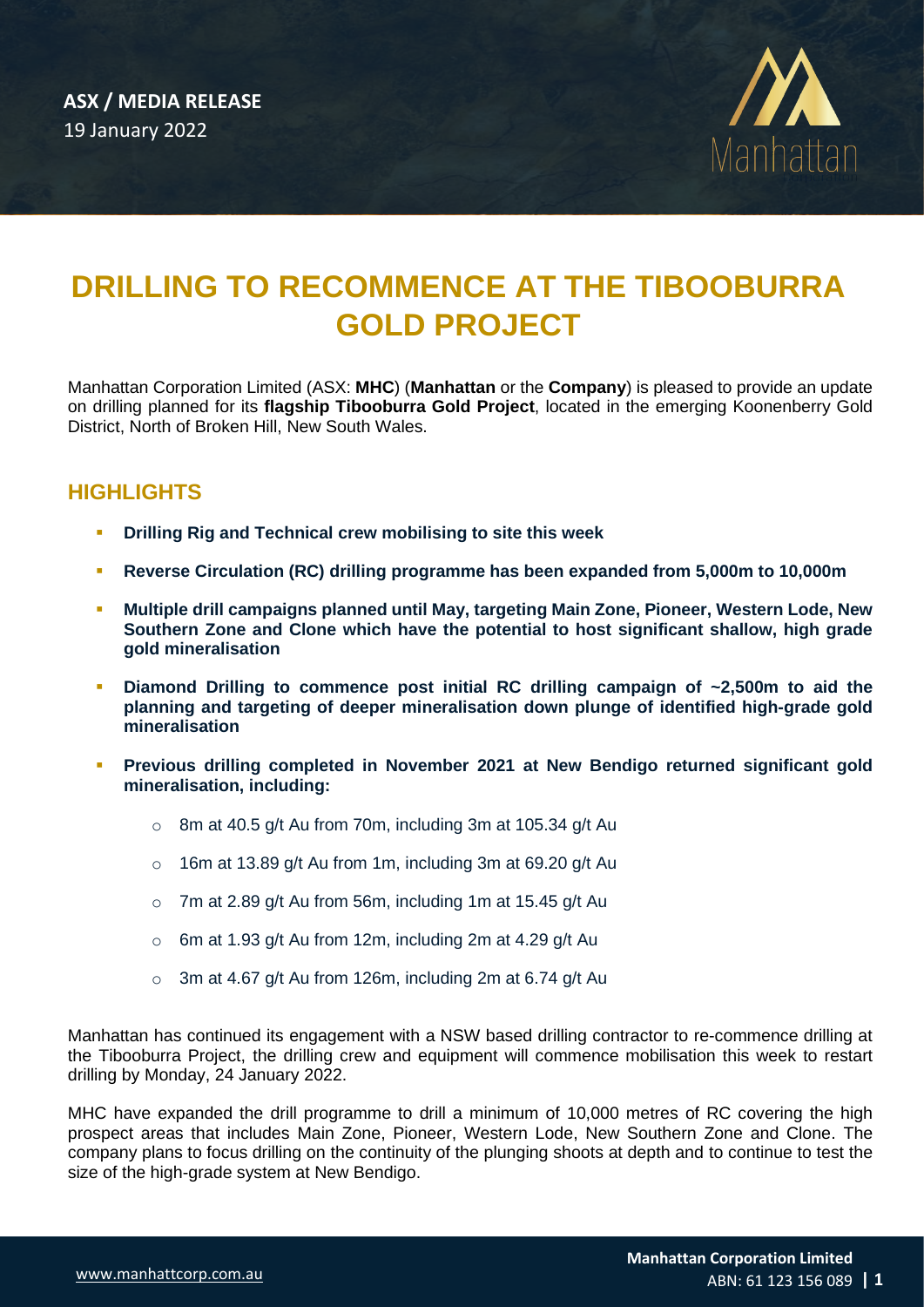

Following RC drilling, MHC plans to complete additional diamond drilling in consultation with its structural geology specialists to aid the planning and targeting of deeper mineralisation down the plunge of the system. The diamond drilling will complement the initial diamond drilling programme completed in 2020.

### **Previous New Bendigo RC Drilling**

Twenty (20) RC Holes (NB0073-0092) were completed for 2,131 metres in November 2021. Drilling focused on testing the shallow nature of the mineralisation, including targeting the north plunging shoots within the lower grade NNW trending mineralised corridor that extends for approximately 650 metres of strike.

Drilling successfully intersected high-grade mineralised zones that are thought to form two separate north plunging shoots located to the north and south of a cross-cutting fault, though further drilling is required in this area to confirm the synopsis, specifically in the vicinity of the fault and the continuation of the shoots at depth where they remain open.

Drilling returned significant mineralisation in addition to the previously reported near surface high-grade central zone including:

- 8m at 40.5 g/t Au from 70m, including 3m at 105.34 g/t Au (NB0089)
- 16m at 13.89 g/t Au from 1m, including 3m at 69.20 g/t Au (NB0083)
- $\blacksquare$  7m at 2.89 g/t Au from 56m, including 1m at 15.45 g/t Au (NB0088)
- 6m at 1.93 g/t Au from 12m, including 2m at 4.29 g/t Au (NB0090)
- **E** 3m at 4.67 g/t Au from 126m, including 2m at 6.74 g/t Au (NB0081)
- 8m at 1.08 g/t Au from 18m, historically mined stope from 10.5 to 14m (NB0079)

Further to the high-grade central zone and the interpreted plunging shoots, drilling successfully increased the mineralised footprint within the broader lower grade halo of the NNW trending regional shear with all RC holes reporting significant mineralisation that remains open along strike to the south, the north and downdip

Drilling returned significant results, including:

- 5m at 1.03 g/t Au from 31m (NB0076)
- 4m at 2.16 g/t Au from 24m (NB0082)

Drilling completed on the "Main Zone" has still only tested a small portion of an elongated >5km long soil anomaly, where historic workings extend over at least 1.5 km of strike along the interpreted Main Zone

#### **ENDS**

#### **This ASX release was authorised by the Board of the Company.**

**For further information please contact**

#### **Kell Nielsen - Executive Director**

+61 8 9322 6677 or Email: info@manhattcorp.com.au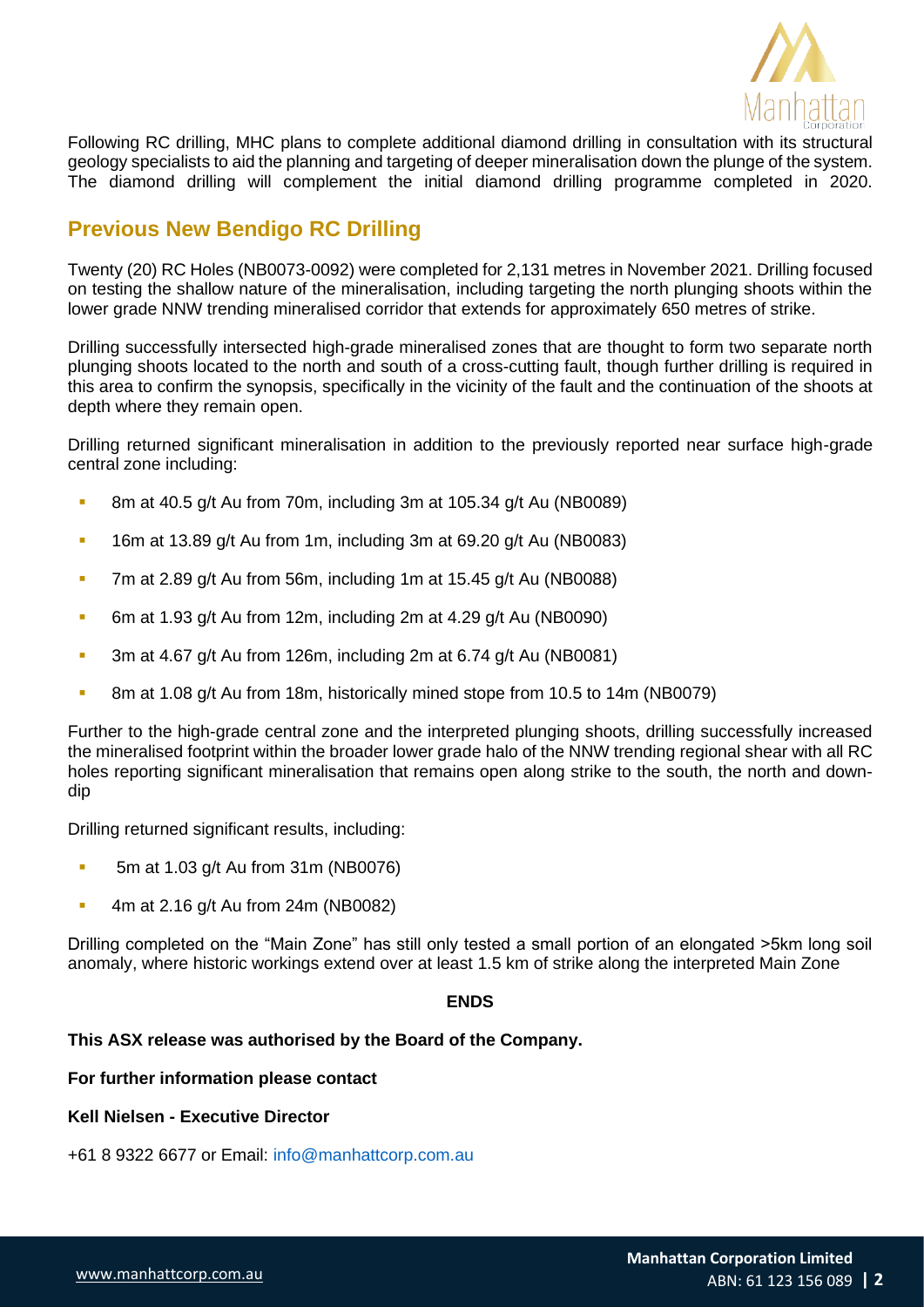



*Figure 1: Tibooburra Project – Northern Target Areas (TMI RTP 1VD Grey Scale Aeromagnetic Image Background)*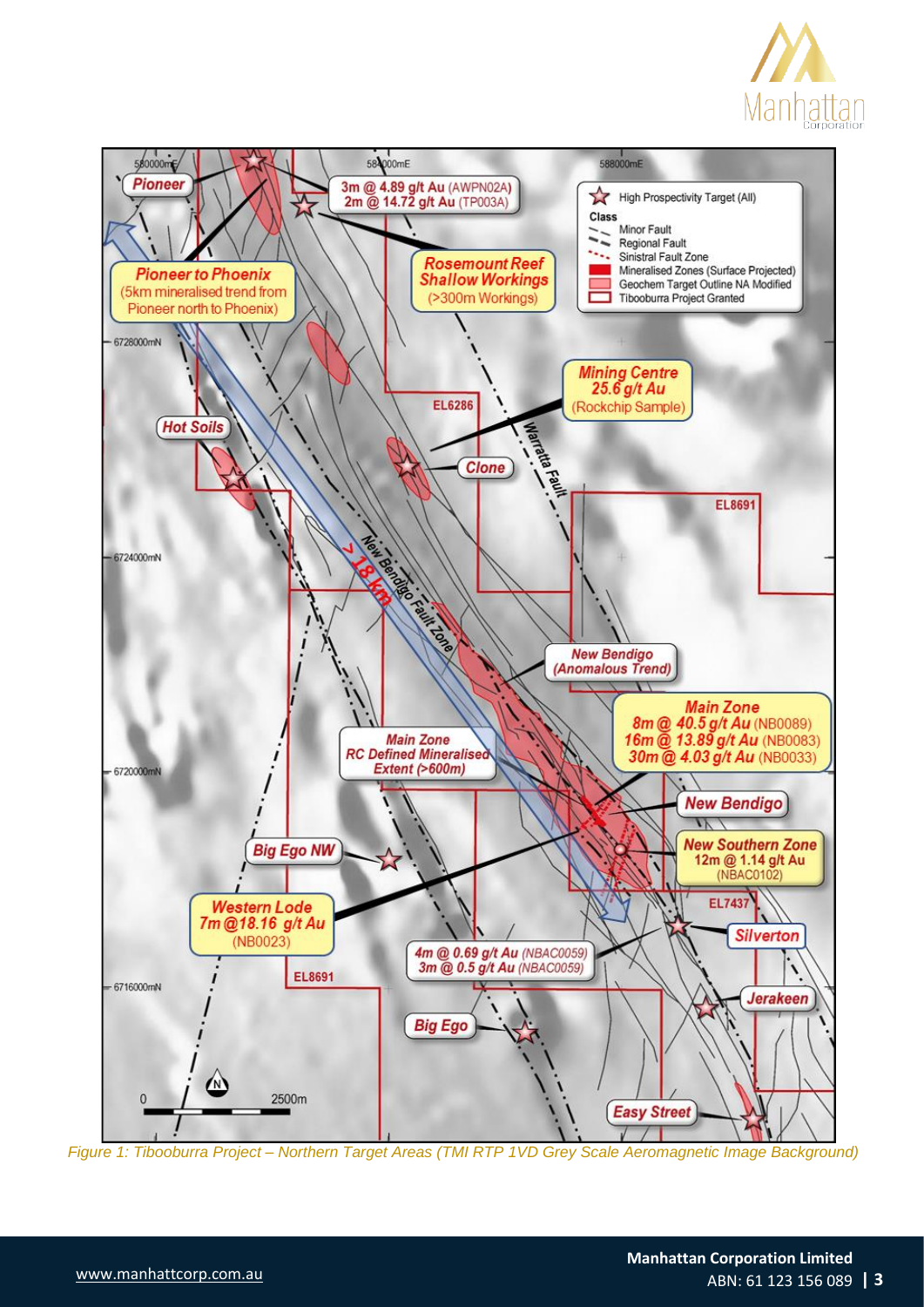

### **JORC Code, 2012 Edition – Table 1**

As required by ASX Listing Rule 5.7, the relevant information and Tables required for previously announced results under the JORC Code can be found in the following announcements:

In reference to results quoted for previous drilling, please refer to the following announcements for the results and their respective JORC Tables for the quoted intersections for drill holes using the following prefixes:

- "TIBRB" or "AW" Reported by MHC on the 11th February 2020, "Drilling Tibooburra Gold Project".
- "NB0001-32" Reported by MHC on the 25th June 2020, "New High-Grade Gold Discovery".
- "NB0033-72", Reported by MHC on the 12th October 2020, "Spectacular High-Grade Gold Continues at "New Bendigo".
- "NB0073-92", Reported by MHC on the 10th December 2021, "8m at 40.5 g/t Au intersected including 3m at 105.34 g/t Au"
- "NBAC0001-105", Reported by MHC on the 16th February 2021, "Aircore Discovers New Gold Zone".
- "NBAC0106-206", Reported by MHC on the 22 July 2021 and the 30th July 2021 "More High Grade at New Bendigo Main Zone" and "2021 June Quarter Activity Report" respectively

In reference to results quoted for the Pioneer Prospect included in text and Figures drill holes AWPN02A and TP003, results have been recalculated using an 0.5 g/t Au lower grade cut with a maximum of 2m of internal waste from the previously released results that were tabled with their respective JORC Tables by MHC on the 2nd December 2019, "Manhattan to Acquire New High-Grade Gold Project in NSW".

### **About the Tibooburra Gold Project**

The current ~2,200 km<sup>2</sup> Tibooburra Gold Project comprises a contiguous land package of 11 granted exploration licences and four exploration licence application that are located approximately 200km north of Broken Hill. It stretches 160km south from the historic Tibooburra townsite and incorporates a large proportion of the Albert Goldfields (which produced in excess of 50,000 to 100,000 ounces of Au from auriferous quartz vein networks and alluvial deposits that shed from them during its short working life), along the gold-anomalous (soil, rock and drilling geochemistry, gold workings) New Bendigo Fault, to where it merges with the Koonenberry Fault, and then strikes further south on towards the recently discovered Kayrunnera gold nugget field. The area is conveniently accessed via the Silver City Highway, which runs N-S through the project area.

### **Similarities to the Victorian Goldfields**

After a detailed study of the Tibooburra District, GSNSW geoscientists (Greenfield and Reid, 2006) concluded that 'mineralisation styles and structural development in the Tibooburra Goldfields are remarkably similar to the Victorian Goldfields in the Western Lachlan Orogen'. In their detailed assessment and comparison, they highlighted similarities in the style of mineralisation, mineral associations, metal associations, hydrothermal alteration, structural setting, timing of metamorphism and the age of mineralisation, association with I-type magmatism, and the character of the sedimentary host rocks. Mineralisation in the Tibooburra Goldfields is classified as orogenic gold and is typical of turbidite-hosted/slate-belt gold provinces (Greenfield and Reid, 2006).